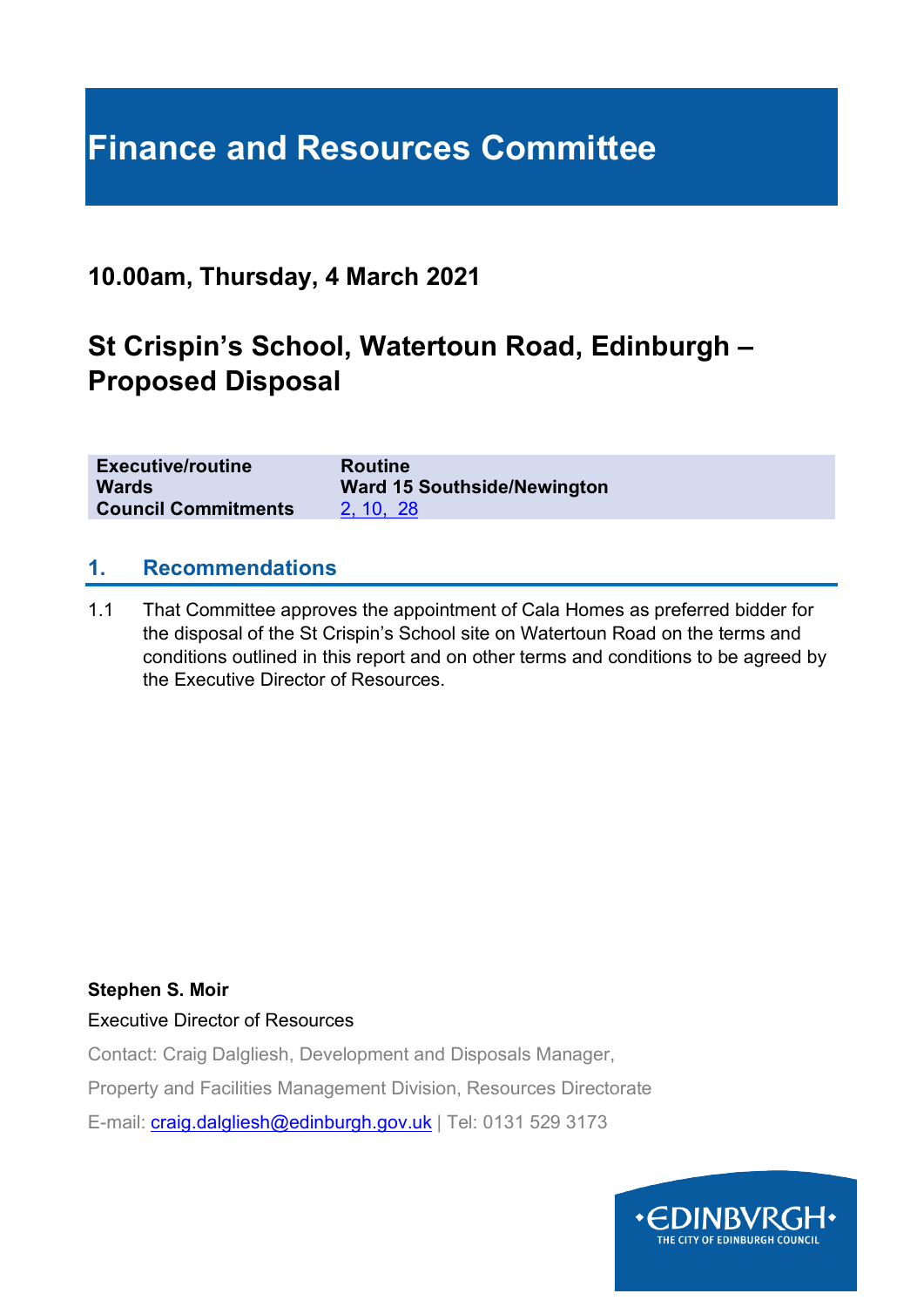**Report**

# **St Crispin's School, Watertoun Road, Edinburgh – Proposed Disposal**

### **2. Executive Summary**

- 2.1 St Crispin's school is currently being replaced as part of the "Wave 3 Schools" programme as approved by Council on 18 December 2008. Part of the capital receipt achieved from the sale of the existing school is allocated to the funding package for the new facility. To avoid holding costs for the existing school when vacated, and to coincide with completion of the new school, marketing commenced in October 2019. At the closing date, on 29 January 2020, 26 bids were received.
- 2.2 This report seeks approval to select Cala Homes as preferred bidder for the site, on the terms and conditions outlined in the report.

#### **3. Background**

- 3.1 On 18 December 2008, the Council approved, as part of the "Wave 3 Schools" programme, a new St Crispin's School. To contribute to the funding of the new facility, £4.5m was allocated from the capital receipt from the sale of the existing school.
- 3.2 The existing school was built in the 1960s and was considered beyond its economic life. It is located on Watertoun Road, within the Blackford area of the city, as shown outlined in red on the attached plan.
- 3.3 To minimise future vacant property holding costs when the new school is completed, marketing commenced in the autumn of 2019.
- 3.4 The marketing exercise produced 23 notes of interest, the majority from residential developers and a number from care home developers.
- 3.5 At the closing date, on 29 January 2020, 26 bids were received. Bids were submitted by 21 different parties with some electing to submit multiple offers depending on density or conditionality on receiving planning permission.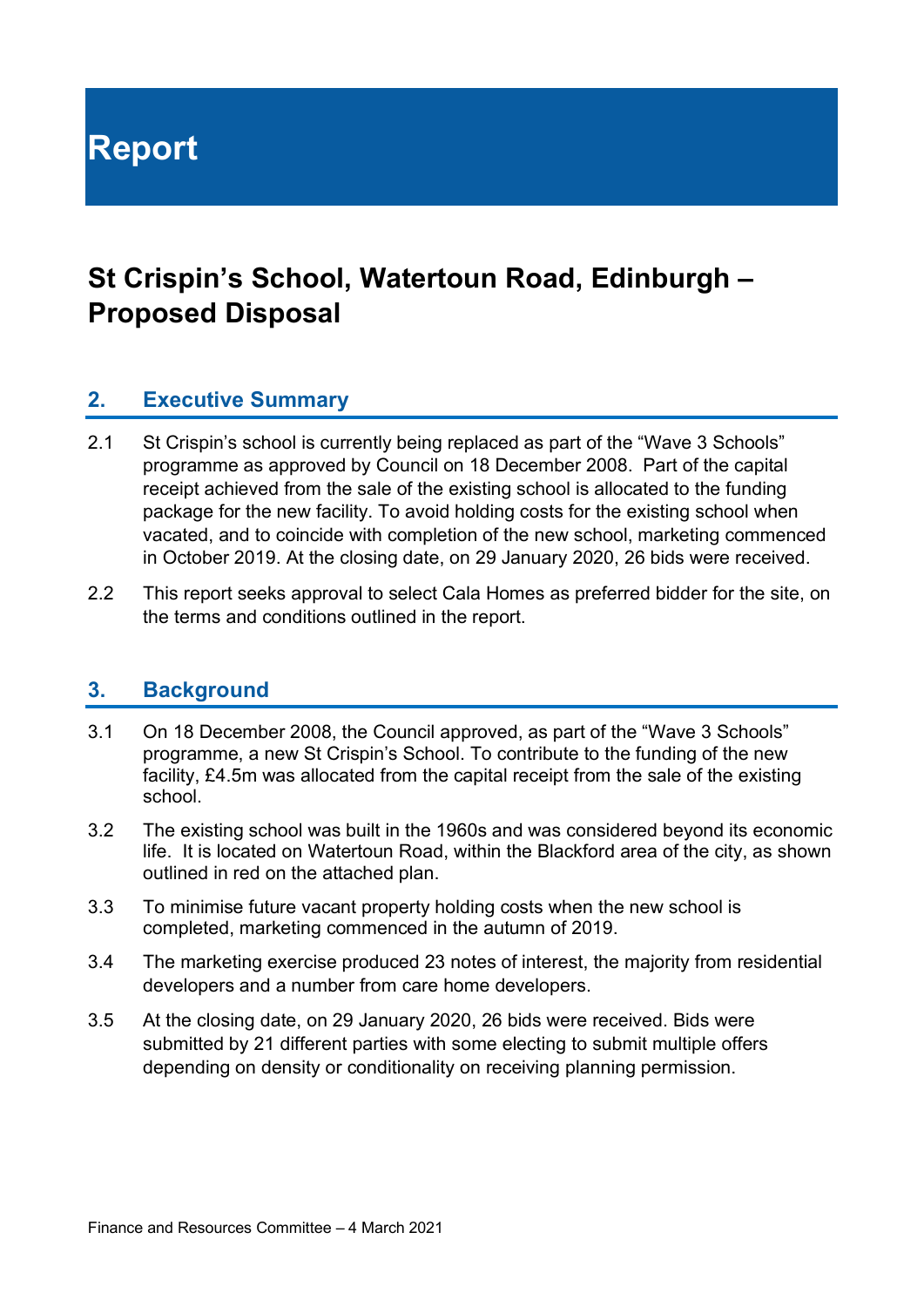# **4. Main report**

- 4.1 All bids were analysed against criteria including the level of receipt, density, design and deliverability. This exercise produced a shortlist of 13 bids, which were considered to merit further consideration to be taken forward for community consultation.
- 4.2 The factors considered in the Best Value analysis depend on the nature of each disposal. In this instance, apart from the calculation and timing of the net capital receipt and purchaser's ability to fund the transaction, other factors considered included previous track record of the developer, planning risk, proposed timescale and confirmation that the developer had full understanding of the likely Section 75 planning agreement obligations.
- 4.3 Using these factors the bids were reduced to a net price basis. The shortlist of 13 bids scored against net price and allocated a descending score from 13 to 1.
- 4.4 A consultation session was held in the City Chambers with representatives of the local resident's association, and local elected members, where the shortlisted developer layouts and proposals were anonymously discussed. To evaluate the community engagement session, the representatives of the association each scored the thirteen bids against the following 3 themes:
	- Design Layout
	- Development Mix
	- Community Impact
- 4.5 The scores were aggregated, and the bids given a descending score from 13 to 1.
- 4.6 A two third weighting was applied to the score from the Council scoring process and one third to the scores from the community representatives.
- 4.7 By combining the two weighted figures, Cala Homes has emerged as the preferred bidder. Cala came out top of the evaluation of the adjusted net price and second in the community evaluation. The scoring is summarised in the table below:

| Developer      | Net price<br>ranking | 2/3 weighting | Community<br>ranking | 1/3<br>weighting | Total          |
|----------------|----------------------|---------------|----------------------|------------------|----------------|
| Cala (Offer 3) | 13                   | 4.329         | 12                   | 8.004            | 12.333         |
| Offer 8        | 8                    | 2.664         | 13                   | 8.671            | 11.335         |
| Offer 4        | 9                    | 2.997         | 10                   | 6.67             | 9.667          |
| Offer 1        | 11                   | 3.663         | 8                    | 5.336            | 8.999          |
| Offer 13       | $\mathbf{1}$         | 0.333         | 11                   | 7.337            | 7.67           |
| Offer 2        | 12                   | 3.996         | 5                    | 3.335            | 7.331          |
| Offer 12       | $\overline{2}$       | 0.666         | 9                    | 6.003            | 6.669          |
| Offer 6        | 6                    | 1.998         | $\overline{7}$       | 4.669            | 6.667          |
| Offer 10       | 5                    | 1.665         | 6                    | 4.002            | 5.667          |
| Offer 5        | 10                   | 3.33          | $\overline{2}$       | 1.334            | 4.664          |
| Offer 7        | $\overline{7}$       | 2.331         | 3                    | 2.001            | 4.332          |
| Offer 11       | 4                    | 1.332         | $\overline{4}$       | 2.668            | $\overline{4}$ |
| Offer 9        | 3                    | 0.999         | $\mathbf{1}$         | 0.667            | 1.666          |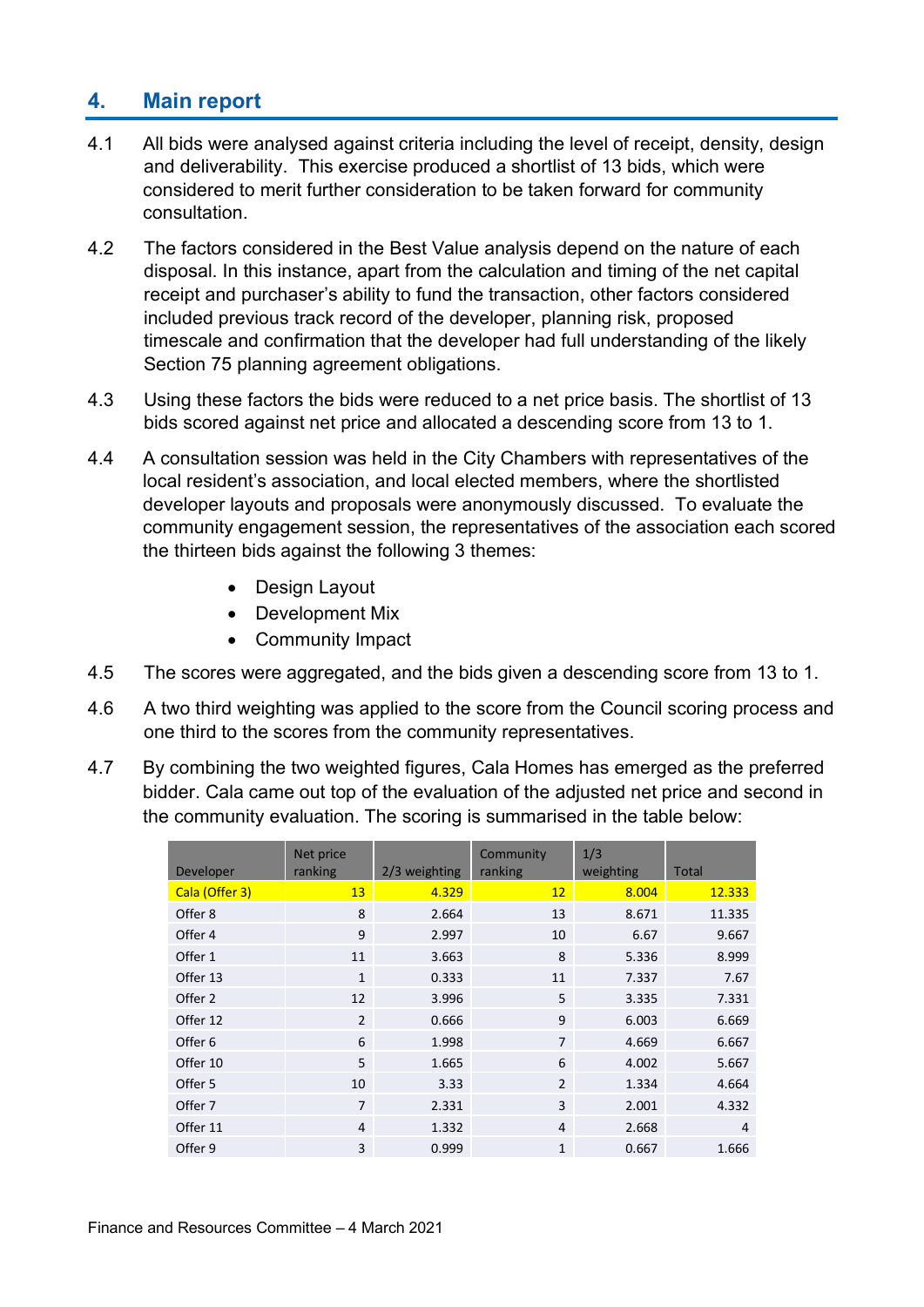- 4.8 A follow-up session was arranged with residents and ward members were the feedback and scoring results were discussed.
- 4.9 The principal terms of the offer from Cala Homes are as follows:
	- Price:  $E7,063,078$  subject to a minimum guaranteed net price of £5,454,681 payable in three tranches, at completion, 12- and 18-months post completion;
	- Overage: Will be payable to the Council where average sales exceed a rate specified in the contract or if planning is secured for an increased density;
	- Development: 64 residential units including 16 onsite affordable homes;
	- Conditions: Planning permission, satisfactory Title and site investigations, Cala to undertake community consultation (to the satisfaction of the Council); and, • Costs: Developer to meet Council legal and property costs.
- 4.10 It is expected that the current proposal by Cala Homes will not be exactly what is ultimately developed on the site. The final proposal design may change to reflect any site constraints revealed from intrusive site investigations and/or detailed planning requirements that are unknown at this stage. Consequently, the gross price offered by Cala Homes may alter from the initial bid submitted. This is to be expected in disposals of this nature and would be the same for any party who had submitted a bid.
- 4.11 The development density classifies this site as a "major application" and as such Cala Homes are required to undertake statutory community engagement and reflect the outcomes in their proposal. In addition, it has separately been made clear to Cala that it is expected that community consultation will be undertaken in advance of any planning submission.

# **5. Next Steps**

5.1 Following Committee approval, Legal Services will be instructed to conclude the conditional sale contract with Cala Homes. Cala will then proceed their due diligence including with further community consultation prior to submitting a planning application for the proposed development

# **6. Financial impact**

6.1 A guaranteed minimum capital receipt of £5,454,681 will be received and paid in three equal tranches commencing in financial year 2021/22 and a further two payments in financial years 2022/23 and 2023/24.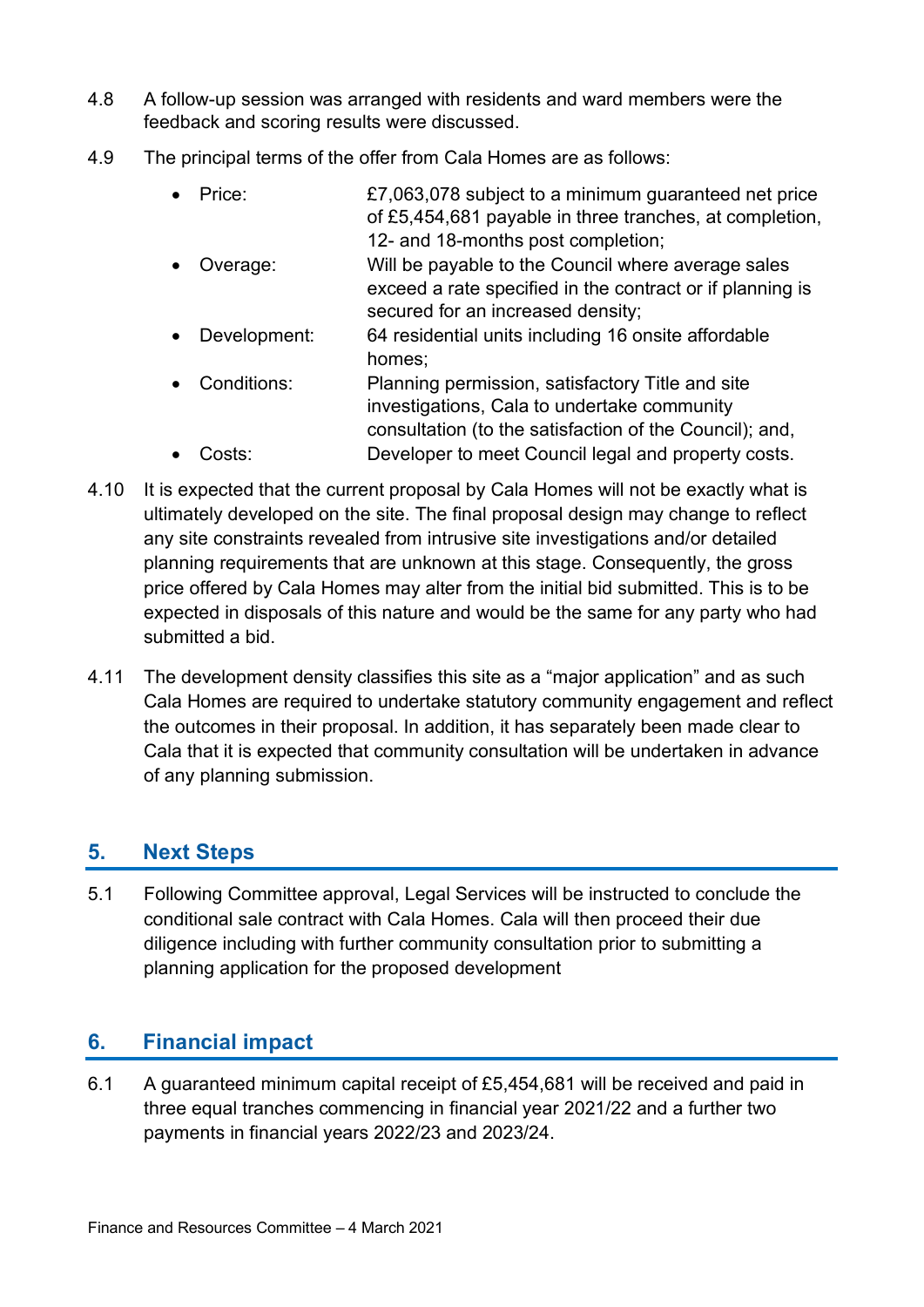6.2 From the receipt, £4.5m has been approved as a contribution towards the construction of the new school facility. The remaining receipt will be considered as a general fund capital receipt and go towards the annual £3m target for capital receipts as set out in the 2021-2031 Sustainable Capital Budget Strategy.

### **7. Stakeholder/Community Impact**

7.1 Ward members and representatives of the local community have been made aware of the recommendations of the report.

# **8. Background reading/external references**

8.1 Wave 3 Schools - [Report to Council 18 December 2008](https://democracy.edinburgh.gov.uk/Data/City%20of%20Edinburgh%20Council/20081218/Agenda/wave_3_schools.pdf)

# **9. Appendices**

9.1 Appendix 1 – Location Plan